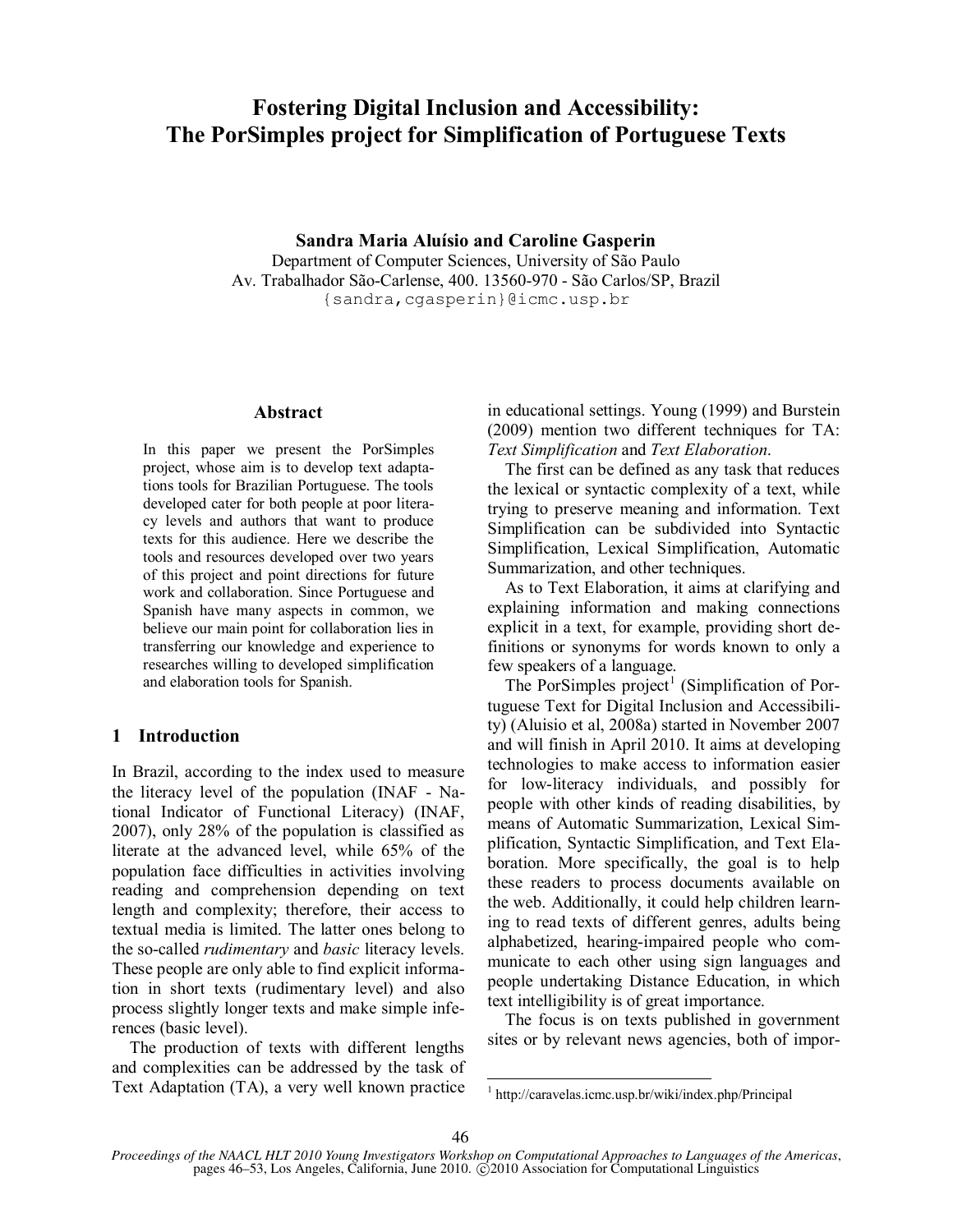tance to a large audience with various literacy levels. The language of the texts is Brazilian Portuguese, for which there are no text simplification systems to the best of our knowledge.

In the project we have developed resources in Portuguese for research on text simplification, text simplification technology for Portuguese, and currently we are developing and adapting resources and technologies for text elaboration. We have also built applications that make the developed technology available to the public. In the Sections 2 to 4 we describe all these outcomes of the project.

We intend to foster a new interdisciplinary research area to study written text comprehension problems via the research on readability assessment, text simplification and elaboration once Por-Simples ends. In Section 5 we describe future work, and in Section 6 we outline potential points for collaboration with researchers from Brazil and the rest of the Americas.

# **2 Resources**

In order to understand the task of text simplification in Portuguese and to build training and evaluation data for the systems developed in the project, we have created a set of resources that formed the basis of PorSimples. Moreover, we are currently working on building resources for text elaboration. Below we describe these resources.

# **2.1 Manual for Syntactic Simplification in Portuguese**

We have created a Manual for Syntactic Simplification for Portuguese (Specia et al., 2008). This manual recommends how particular syntactic phenomena should be simplified. It is based on a careful study of the Brazilian Portuguese grammar, of simplification systems developed for English (for example, (Siddharthan, 2003)), and on the Plain Language initiative<sup>2</sup> (Aluisio et al., 2008b).

The manual was the basis for the development of our rule-based system for syntactic simplification described in Section 3.2.

## **2.2 Corpora of Simple and Simplified Texts**

We have built 9 corpora within 2 different genres (general news and popular science articles). Our

first corpus is composed of general news articles from the Brazilian newspaper Zero Hora (ZH original). We had these articles manually simplified by a linguist, specialized in text simplification, according to the two levels of simplification proposed in PorSimples, natural (ZH natural) and strong (ZH strong). The Zero Hora newspaper also provides along its articles a simple version of them targeting children from 7 to 11 years old; this section is called *Para seu Filho Ler* (ZH PFSL) and our corpus from this section contains simple articles corresponding to the articles in the ZH original corpus plus additional ones.

Popular science articles compose our next set of corpora. We compiled a corpus of these articles from the *Caderno Ciência* issue of the Brazilian newspaper Folha de São Paulo, a leading newspaper in Brazil (CC original). We also had this corpus manually simplified according to the natural (CC natural) and strong (CC strong) levels. We also collected texts from a popular science magazine called *Ciência Hoje* (CH) and from its version aimed at children from 12-15, called *Ciência Hoje Crianca* (CHC). Table 1 shows a few statistics from these corpora.

## **2.3 Dictionary of Simple Words**

While for English some lexical resources that help to identify difficult words using psycholinguistic measures are available, such as the MRC Psycholinguistic Database<sup>3</sup>, no such resources exist for Portuguese. In PorSimples, we have compiled a dictionary of simple words composed by words that are common to youngsters (from Biderman (2005)), a list of frequent words from news texts for children and nationwide newspapers and a list of concrete words (from Janczura et. al (2007)).

| Corpus                      | Art. | Sent | Words | Avg. words     | Avg.     |
|-----------------------------|------|------|-------|----------------|----------|
|                             |      |      |       | per text (std. | words p. |
|                             |      |      |       | deviation)     | sentence |
| ZH original                 | 104  | 2184 | 46190 | 444.1 (133.7)  | 21.1     |
| ZH natural                  | 104  | 3234 | 47296 | 454.7 (134.2)  | 14.6     |
| ZH strong                   | 104  | 3668 | 47938 | 460.9 (137.5)  | 13.0     |
| <b>ZH PSFL</b>              | 166  | 1224 | 22148 | 133.4 (48.6)   | 18.0     |
| CC original                 | 50   | 882  | 20263 | 405.2 (175.6)  | 22.9     |
| CC natural                  | 50   | 975  | 19603 | 392.0 (176.0)  | 20.1     |
| CC strong                   | 50   | 1454 | 20518 | 410.3 (169.6)  | 14.1     |
| <b>CH</b>                   | 130  | 3624 | 95866 | 737.4 (226.1)  | 26.4     |
| <b>CHC</b>                  | 12.7 | 3282 | 65124 | 512.7 (185.3)  | 19.8     |
| Table 1. Corpus statistics. |      |      |       |                |          |

l 3 http://www.psych.rl.ac.uk/

<sup>&</sup>lt;sup>2</sup> http://www.plainlanguage.gov/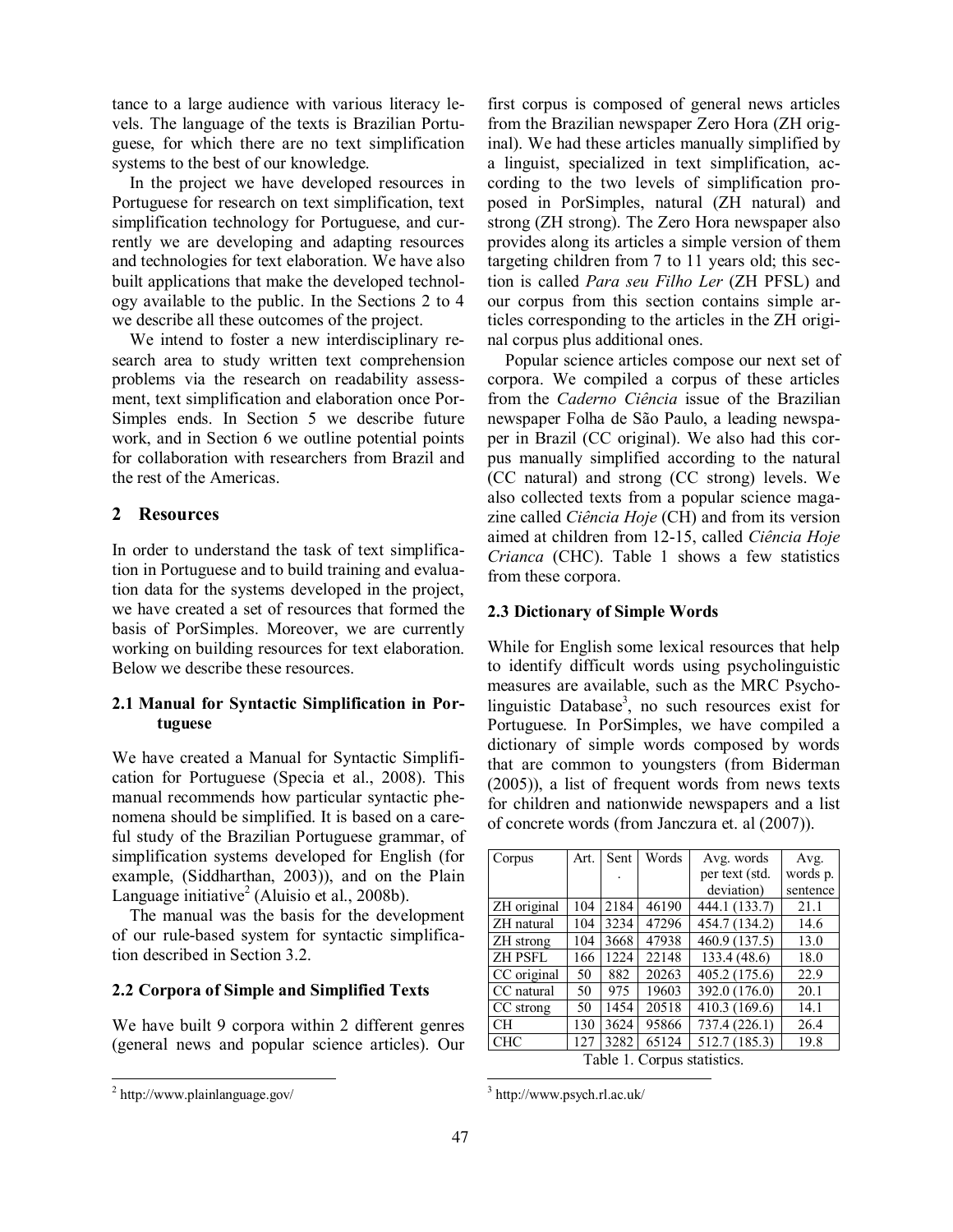This dictionary is being used in applications described in Section 4, such as SIMPLIFICA and the Simplification Annotation Editor.

## **3 Simplification & Elaboration technology**

#### **3.1 Lexical Simplification**

Lexical simplification consists on replacing complex words by simpler words.

The first step of lexical simplification consists of tokenizing the original text and selecting the words that are considered complex. In order to judge a word as complex or not, we use the dictionaries of simple words described in Section 2.3.

The lexical simplification system also uses the Unitex-PB dictionary<sup>4</sup> for finding the lemma of the words in the text, so that it is possible to look for it in the simple words dictionaries. The problem of looking for a lemma directly in a dictionary is that there are ambiguous words and we are not able to deal with different word senses. For dealing with part-of-speech (POS) ambiguity, we use the  $MXPOST$  POS tagger<sup>5</sup> trained over NILC tagset<sup>6</sup>.

Among the words that were selected as complex, the ones that are not proper nouns, prepositions and numerals are processed: their POS tags are used to look for their lemmas in the dictionaries. As the tagger has not a 100% precision and some words may not be in the dictionary, we look for the lemma only (without the tag) when we are not able to find the lemma-tag combination in the dictionary. Still, if we are not able to find the word, the lexical simplification module assumes that the word is complex and marks it for simplification.

The last step of the process consists in providing simpler synonyms for the complex words. For this task, we use the thesauri for Portuguese TeP  $2.0<sup>7</sup>$ and the lexical ontology for Portuguese PAPEL<sup>8</sup>. This task is carried out when the user clicks on a marked word, which triggers a search in the thesauri for synonyms that are also present in the common words dictionary. If simpler words are found, they are sorted from the simpler to the more complex. To determine this order, we used Google

 $\overline{\phantom{a}}$ 

API to search each word in the web: we assume that the higher a word frequency, the simpler it is. Automatic word sense disambiguation is left for future work. In PorSimples, we aim to use Textual Entailment (Dagan et al., 2005) as a method for gathering resources for lexical simplification.

#### **3.2 Syntactic Simplification**

Syntactic simplification is accomplished by a rulebased system, which comprises seven operations that are applied sentence-by-sentence to a text in order to make its syntactic structure simpler.

Our rule-based text simplification system is based on the manual for Brazilian Portuguese syntactic simplification described in Section 2.1. According to this manual, simplification operations should be applied when any of the 22 linguistic phenomena covered by our system (see Candido et al. (2009) for details) is detected. Our system treats appositive, relative, coordinate and subordinate clauses, which have already been addressed by previous work on text simplification (Siddharthan, 2003). Additionally, we treat passive voice, sentences in an order other than Subject-Verb-Object (SVO), and long adverbial phrases. The simplification operations to treat these phenomena are: split sentence, change particular discourse markers by simpler ones, change passive to active voice, invert the order of clauses, convert to subject-verb-object ordering, and move long adverbial phrases.

Each sentence is parsed in order to identify syntactic phenomena for simplification and to segment the sentence into portions that will be handled by the operations. We use the parser PALAVRAS (Bick, 2000) for Portuguese. Gasperin et al. (2010) present the evaluation of the performance of our syntactic simplification system.

Since our syntactic simplifications are conservative, the simplified texts become longer than the original due to sentence splitting. We acknowledge that low-literacy readers prefer short texts; this is why we use summarization before applying simplification in FACILITA (see (Watanabe et al., 2009)). In the future we aim to provide summarization also within SIMPLIFICA. These two applications are described in Section 4.

#### **3.3 Natural and Strong Simplification**

To attend the needs of people with different levels of literacy, PorSimples propose two types of sim-

<sup>4</sup> http://www.nilc.icmc.usp.br/nilc/projects/unitex-pb/web /dicionarios.html

<sup>5</sup> http://sites.google.com/site/adwaitratnaparkhi/home

<sup>6</sup> www.nilc.icmc.usp.br/nilc/TagSet/ManualEtiquetagem.htm

<sup>7</sup> http://www.nilc.icmc.usp.br/tep2/

<sup>8</sup> http://www.linguateca.pt/PAPEL/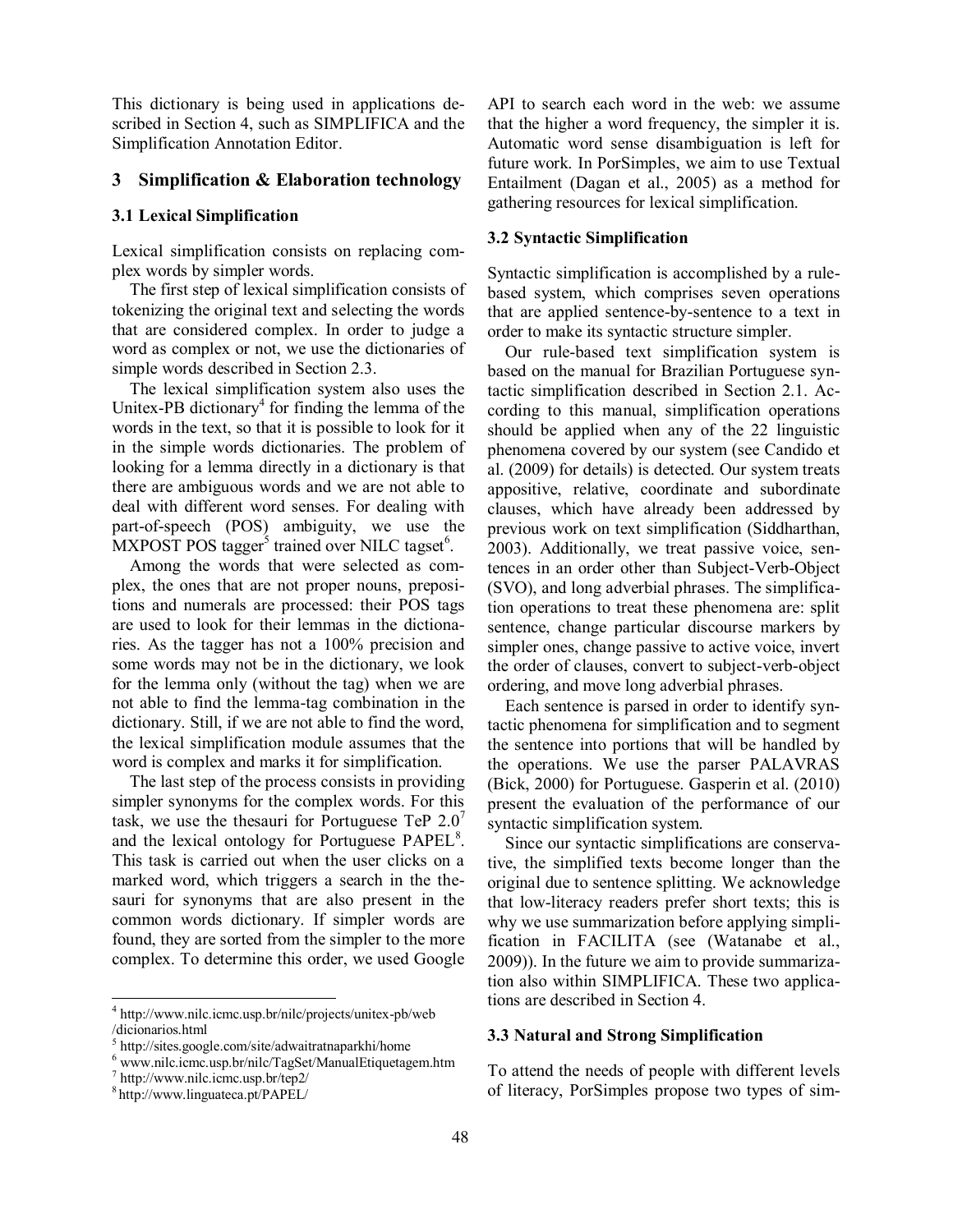plification: natural and strong. The first is aimed at people with a basic literacy level and the second, rudimentary level. The difference between these two is the degree of application of simplification operations to the sentences. For strong simplification we apply the syntactic simplification process to all complex phenomena found in the sentence in order to make the sentence as simple as possible, while for natural simplification the simplification operations are applied only when the resulting text remains ''natural'', considering the overall complexity of the sentence. This naturalness is based on a group of factors which are difficult to define using hand-crafted rules, and we intend to learn them from examples of natural simplifications.

We developed a corpus-based approach for selecting sentences that require simplification. Based on parallel corpora of original and natural simplified texts (ZH original, ZH natural, CC original, CC natural), we apply a binary classifier to decide in which circumstances a sentence should be split or not so that the resulting simplified text is natural and not over simplified. Sentence splitting is the most important and most frequent syntactic simplification operation, and it can be seen as a key distinctive feature between natural and strong simplification. We described this system in detail in (Gasperin et al., 2009).

Our feature set contains 209 features, including superficial, morphological, syntactic and discourse-related features. We did several feature selection experiments to determine the optimal set of features. As classification algorithm we use Weka's<sup>9</sup> SMO implementation of Support Vector Machines (SVM). The ZH corpus contains 728 examples of the splitting operation and 1328 examples of non-split sentences, and the CC corpus contains 59 positive and 510 negatives examples. The classifier's average performance scores (optimal feature set, both corpora as training data, and crossvalidation) are 80.5% precision and 80.7% recall.

## **3.4 Readability Assessment**

We developed a readability assessment system that can predict the complexity level of a text, which corresponds to the literacy level expected from the target reader: *rudimentary, basic* or *advanced*.

We have adopted a machine-learning classifier

 $\overline{a}$ 

to identify the level of the input text; we use the Support Vector Machines implementation from Weka toolkit (SMO). We have used 7 of our corpora presented in Section 2.2 (all but the ones with texts written for children) to train the classifier.

Our feature set is composed by cognitivelymotivated features derived from the Coh-Metrix-PORT tool<sup>10</sup>, which is an adaptation for Brazilian Portuguese of Coh-Metrix 2.0 (free version of Coh-Metrix (Graesser et al, 2004)) also developed in the context of the PorSimples project. Coh-Metrix-PORT implements the metrics in Table 2.

We also included seven new metrics to Coh-Metrix-PORT: average verb, noun, adjective and adverb ambiguity, incidence of high-level constituents, content words and functional words.

| <b>Categories</b>                               | Subcategories                    | Metrics                                                                                                                                                                           |
|-------------------------------------------------|----------------------------------|-----------------------------------------------------------------------------------------------------------------------------------------------------------------------------------|
| <b>Shallow</b><br>Readabili-<br>ty metric       |                                  | Flesch Reading Ease index<br>for Portuguese.                                                                                                                                      |
| <b>Words and</b><br>textual<br>informa-<br>tion | Basic counts                     | Number of words, sen-<br>tences, paragraphs, words<br>per sentence, sentences per<br>paragraph, syllables per<br>word, incidence of verbs,<br>nouns, adjectives and ad-<br>verbs. |
|                                                 | Frequencies                      | Raw frequencies of content<br>words and minimum fre-<br>quency of content words.                                                                                                  |
|                                                 | Hyperonymy                       | Average number of hyper-<br>nyms of verbs.                                                                                                                                        |
| Syntactic<br>informa-<br>tion                   | Constituents                     | Incidence of nominal<br>phrases, modifiers per<br>noun phrase and words<br>preceding main verbs.                                                                                  |
|                                                 | Pronouns,<br>Types and<br>Tokens | Incidence of personal pro-<br>nouns, number of pronouns<br>per noun phrase, types and<br>tokens.                                                                                  |
|                                                 | Connectives                      | Number of connectives,<br>number of positive and<br>negative additive connec-<br>tives, causal / temporal /<br>logical positive and nega-<br>tive connectives.                    |
| Logical<br>operators                            |                                  | Incidence of the particles<br>" $e$ " (and), " $ou$ " (or), " $se$ "<br>(if), incidence of negation<br>and logical operators.                                                     |

Table 2. Metrics of Coh-Metrix-PORT.

We measured the performance of the classifier on identifying the levels of the input texts by a

<sup>9</sup> http://www.cs.waikato.ac.nz/ml/weka/

 $10$  http://caravelas.icmc.usp.br:3000/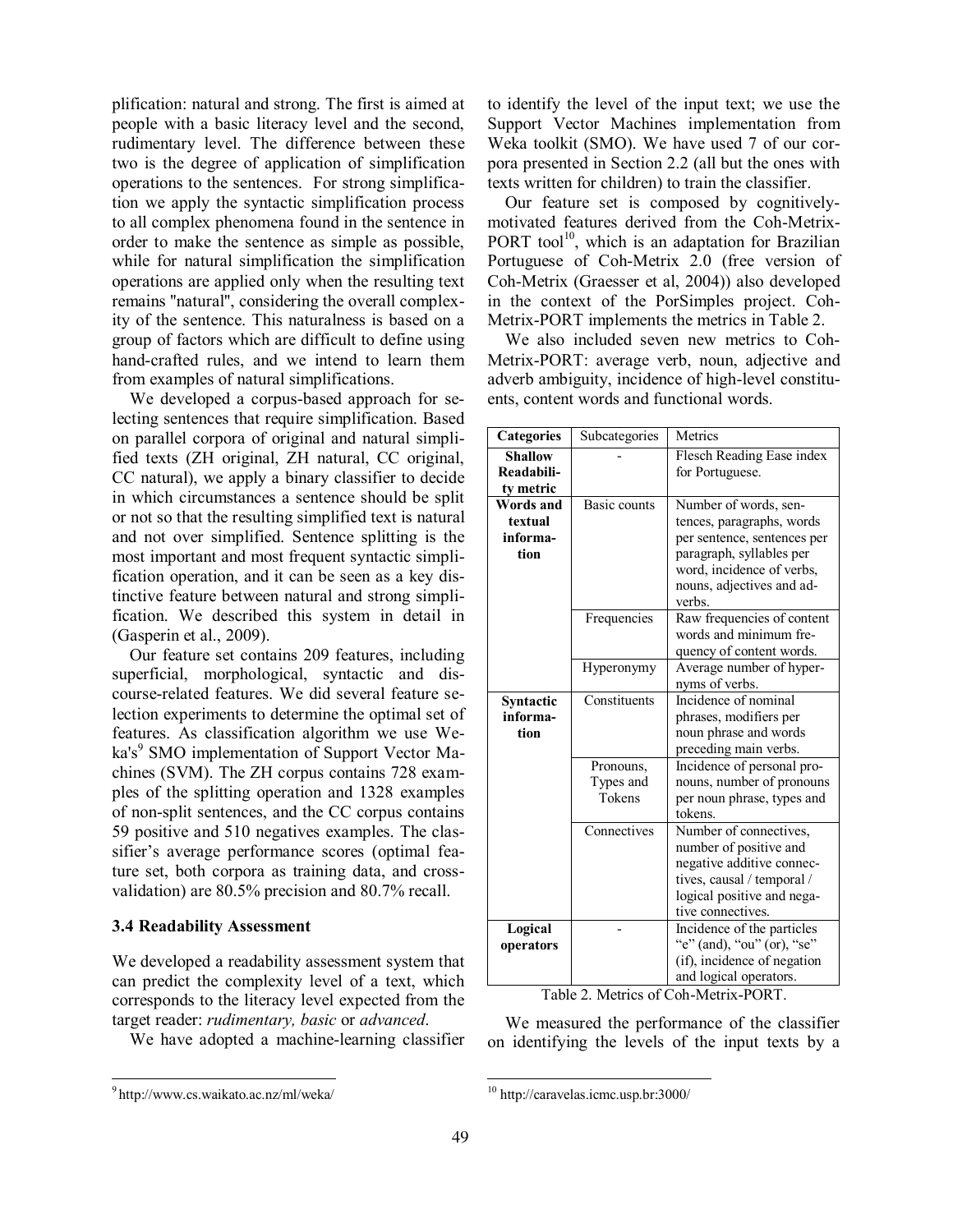cross-validation experiment. We trained the classifier on our 7 corpora and reached 90% F-measure on identifying texts at advanced level, 48% at basic level, and 73% at rudimentary level.

## **3.5 Semantic Role Labeling: Understanding Sense Relations between Verb and Arguments**

To attend the goal of eliciting sense relations between verbs and their arguments through the exhibition of question words such as *who, what, which, when, where, why, how, how much, how many, how long, how often* and *what for*, we are specifying a new annotation task that assigns these whquestion labels to verbal arguments in a corpus of simplified texts in Portuguese. The aim is to provide a training corpus for machine learning, aiming at automatic assignment of wh-questions (Duran et al., 2010a; Duran et al., 2010b).

The annotation task involves recognizing segments that constitute answers to questions made to the verbs. Each segment should suitably answer the wh-question label. For example, in the sentence "João acordou às 6 horas da manhã." (John woke up at 6 in the morning.), two questions come up naturally in relation to the verb "acordar" (wake up): 1) *Who woke up?* and 2) *When?*.

Linking the verb and its arguments through whquestions is a process that requires text understanding. This is a skill that the target audience of this project is weak at. In Figure 1 we show the link between the verb and its arguments (which can be subject, direct object, indirect object, time or location adverbial phrases, and also named entities).



Figure 1. Assigning wh-question labels to arguments.

The corpus chosen for this work consists of the strong simplified version of 154 texts extracted from general news and popular science articles (ZH strong and CC strong) which were described in Section 2.2.

Results of such a semantic layer of annotation may be used, in addition, to identify adjunct semantic roles and multi-word expressions with specific adverbial syntactic roles. This training corpus, as well as the automatic labeling tool, an "answerquestioning" system, will be made publicly available at PorSimples site. Besides helping poorliteracy readers, the assignment of wh-questions will be used in the near future to map adjunct semantic roles (ArgMs of Propbank (Palmer et al., 2005)) in a project to build the PropBank.Br for Portuguese language. One may also take profit of this automatic tool and its training corpus to improve its opposite, question-answering systems.

## **4 Applications**

The text simplification and elaboration technologies developed in the context of the project are available by means of three systems aimed to distinct users:

- An authoring system, called SIMPLIFICA<sup>11</sup>, to  $\bullet$ help authors to produce simplified texts targeting people with low literacy levels,
- An assistive technology system, called FACI- $\bullet$  $LITA^{12}$ , which explores the tasks of summarization and simplification to allow poor literate people to read Web content, and
- A web content adaptation tool, named Educa- $\bullet$ tional FACILITA, for assisting low-literacy readers to perform detailed reading. It exhibits questions that clarify the semantic relations linking verbs to their arguments, highlighting the associations amongst the main ideas of the texts, named entities, and perform lexical elaboration.

In the following subsections we detail these and other systems developed in the project.

#### **4.1 SIMPLIFICA Authoring Tool**

SIMLIFICA is a web-based WYSIWYG editor, based on TinyMCE web editor<sup>13</sup>. The user inputs a text in the editor and customizes the simplification settings, where he/she can choose: (i) strong simplification, where all the complex syntactic phenomena (see details in Section 3.2) are treated for each sentence, or customized simplification, where the user chooses one or more syntactic simplification phenomena to be treated for each sentence, and (ii) one or more thesauri to be used in the syntactic and lexical simplification processes. Then

<sup>11</sup> http://www.nilc.icmc.usp.br/porsimples/simplifica/

<sup>12</sup> http://vinho.intermidia.icmc.usp.br:3001/facilita/

<sup>13</sup> http://tinymce.moxiecode.com/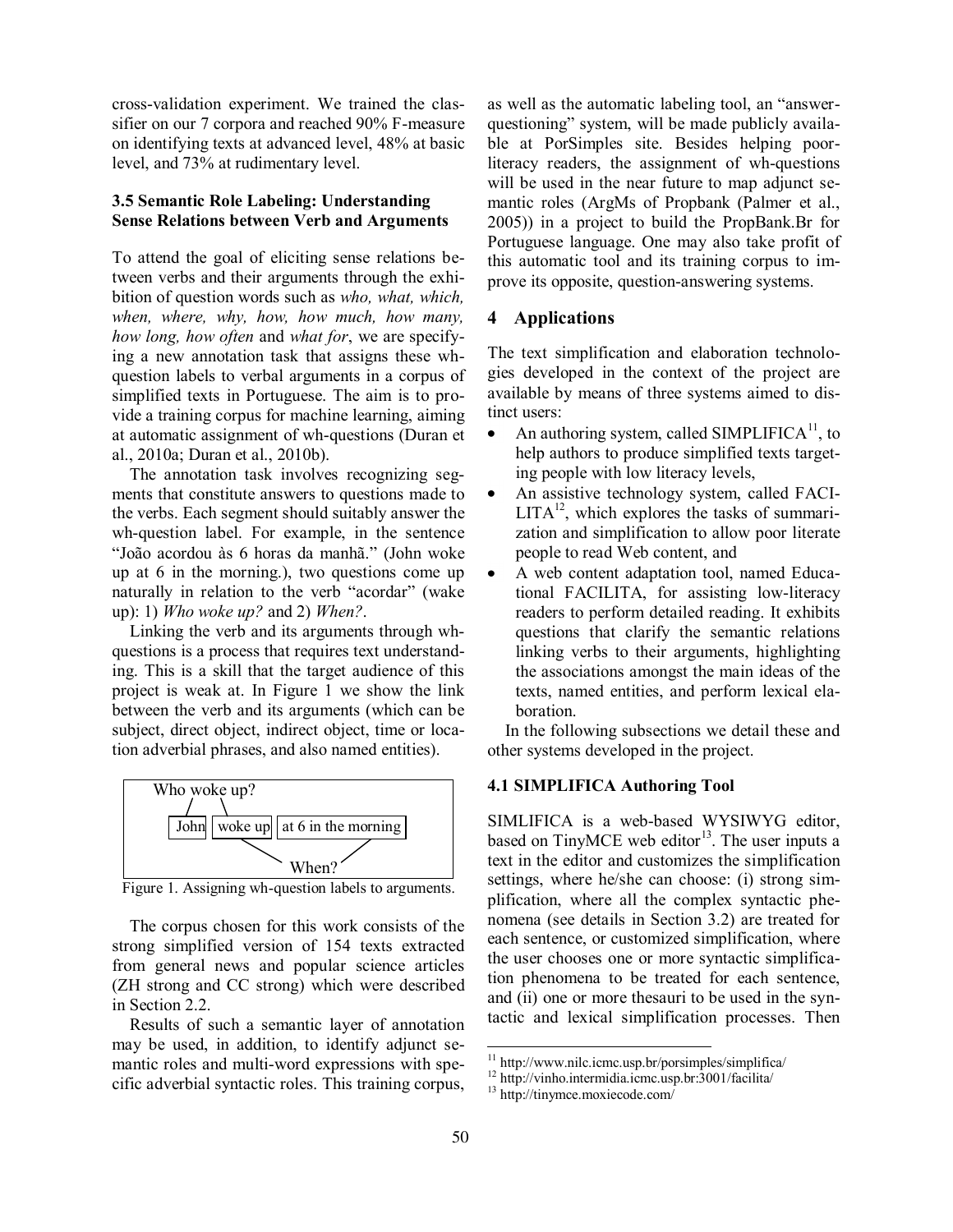the user activates the readability assessment module to predict the complexity level of a text. This module maps the text to one of the three levels of literacy defined by INAF: *rudimentary, basic* or *advanced*. According to the resulting readability level the user can trigger the lexical and/or syntactic simplifications modules, revise the automatic simplification and restart the cycle by checking the readability level of the current version of the text.

# **4.2 FACILITA**

FACILITA is a browser plug-in that aims to facilitate the reading of online content by poor literate people. It includes separate modules for text summarization and text simplification. The user can select a text on any website and call FACILITA to summarize and simplify this text. The system is described in details in Watanabe et al. (2009).

The text summarization module aims to extract only the most important information from a text. It relies on the EPC-P technique (extraction of keywords per pattern), which checks the presence of keywords in the sentences: sentences that contain keywords are retained for the final summary. The summarization system is reported in Margarido et al. (2008).

The text simplification module follows the syntactic simplification framework described in Section 3.2. We have chosen to run the summarization process first and then proceed to the simplification of the summarized text since simplification increases text length.

## **4.3 Educational FACILITA**

 $\overline{\phantom{a}}$ 

Educational FACILITA<sup>14</sup> is a Web application aimed at assisting users in understanding textual content available on the Web. Currently, it explores the NLP tasks of lexical elaboration and named entity labeling to assist poor literacy readers having access to web content. It is described in Watanabe et al. (2010).

Lexical Elaboration consists of mechanisms that present users with synonymous or short definitions for words, which are classified as unusual or difficult to be understood by the users. This process relies on the framework developed for lexical simplification described in Section 3.1.

Named-entity labeling consists of displaying additional and complementary semantic and descriptive information about named entities that are contained on the Web sites text. The descriptions are extracted from Wikipedia.

It is expected that these additional information presented in the text by the proposed approach would help users better understand websites' textual content and allow users to learn the meaning of new or unusual words/expressions.

## **4.4 Simplification Annotation Editor**

This editor**<sup>15</sup>** was created to support the manual simplification of texts for the creation of our corpus of simplified texts. It records and labels all the operations made by the annotator and encode texts using a new  $XCES<sup>16</sup>$ -based schema for linking the original-simplified information. XCES has been used in projects involving both only one language, e.g. American National Corpus  $(ANC)^{17}$  (English) and  $PLN-BR<sup>18</sup>$  (Brazilian Portuguese); and multiple languages as parallel data, e.g.:  $CroCo<sup>19</sup>$  (English-German). However, to our knowledge, Por-Simples is the first project to use XCES to encode original-simplified parallel texts and also the simplification operations. Two annotation layers have been added to the traditional stand-off annotation layers in order to store the information related to simplification (Caseli et al., 2009).

# **4.5 Portal of Parallel Corpora**

The portal<sup>20</sup> allows for online querying and download of our corpora of simplified texts. The queries can include information about syntactic constructions, simplification operations, etc.

## **5 Future Work**

Our main area for future work lies on the evaluation of the simplified texts resulting from our systems with the end user, that is, people at low literacy levels. We are carrying out a large-scale study with readers who fit in the rudimentary and basic literacy levels to verify whether syntactic and lexi-

<sup>&</sup>lt;sup>14</sup> http://vinho.intermidia.icmc.usp.br/watinha/Educational-Facilita/

<sup>15</sup> http://caravelas.icmc.usp.br/anotador

<sup>16</sup> http://www.w3.org/XML/

<sup>17</sup> http://americannationalcorpus.org

<sup>18</sup> http://www.nilc.icmc.usp.br/plnbr

<sup>&</sup>lt;sup>19</sup> http://fr46.uni-saarland.de/croco/index\_en.html

<sup>20</sup> http://caravelas.icmc.usp.br/portal/index.php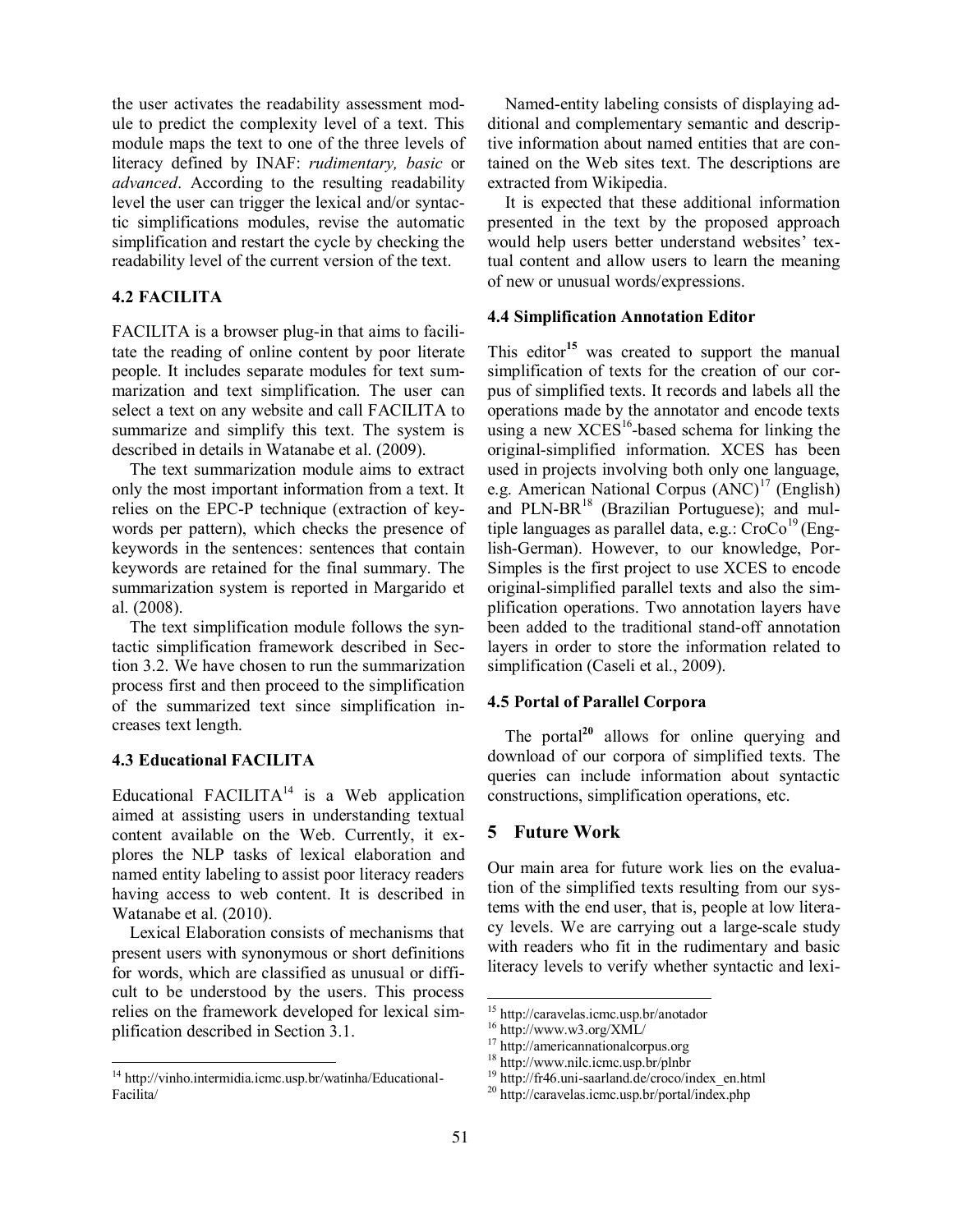cal simplification indeed contribute to the understanding of Portuguese texts. We are applying reading comprehension tests with original texts (control group) and manually simplified texts at strong level. However we still need to assess the impact of automatic lexical and syntactic simplification and text elaboration on the understanding of a text by the target user of our applications.

We also intend to investigate how to balance simplification/elaboration and text length. We have shown that in our syntactic simplification approach it is usual to divide long sentences, which reduce sentence length but increase text length due to the repetition of the subject in the new sentences. On the other hand, in summarization-based Text Simplification, such as FACILITA's approach, text length is reduced, but relevant information can be lost, which may hinder text comprehensibility. Text Elaboration enhances text comprehensibility, but it always increases text length, since it inserts information and repetition to reinforce understanding and make explicit the connections between the parts of a text. Therefore, since we cannot achieve all the requisites at once there is a need to evaluate each aspect of our systems with the target users.

We also intend to improve the performance of our syntactic simplification approach by experimenting with different Portuguese syntactic parsers. Moreover, several methods of text elaboration are still under development and will be implemented and evaluated in this current year.

As future research, we aim to explore the impact of simplification on text entailment recognition systems. We believe simplification can facilitate the alignment of entailment pairs. In the opposite direction, text entailment or paraphrase identification may help us find word pairs for enriching the lexical resources used for lexical simplification.

# **6 Opportunities for Collaboration**

Enhancing the accessibility of Portuguese and Spanish Web texts is of foremost importance to improve insertion of Latin America (LA) into the information society and to preserve the diverse cultures in LA. We believe several countries in LA present similar statistics to Brazil in relation to the number of people at low literacy levels. We see our experience in developing text simplification and elaboration tools for Portuguese as the major contribution that we can offer to other research groups

in LA. We are interested in actively taking part in joint research projects that aim to create text simplification and elaboration tools for Spanish.

Since all resources that we have developed are language-dependent, they cannot be used directly for Spanish, but we foresee that due to similarities between Portuguese and Spanish a straightforward adaptation of solutions at the lexical and syntactical levels can be achieved with reasonable effort. We are willing to share the lessons learned during the PorSimples project and offer our expertise on selecting and creating the appropriate resources (e.g. corpora, dictionaries) and technology for text simplification and elaboration in order to create similar ones for Spanish.

The advances in text simplification and elaboration methods strongly depend on the availability of annotated corpora for several tasks: text simplification, text entailment, semantic role labeling, to name only a few. English has the major number of data resources in Natural Language Processing (NLP); Portuguese and Spanish are low-density languages. To solve this problem, we believe that there is a need for: (i) the development of a new area recently coined as Annotation Science; (ii) a centralized resource center to create, collect and distribute linguistic resources in LA.

We would appreciate collaboration with researchers in the USA in relation to readability assessment measures, such as those of Coh-Metrix (see Section 3.4), whose researchers already developed up to 500 measures. Only 60 of them are open to public access. Besides, the know-how needed to develop a proposition bank of Portuguese would be welcome since this involves lexical resources, such as a Verbnet<sup>21</sup>, which do not exist for Portuguese. Other lexical resources such as the MRC Psycholinguistic Database, which help to identify difficult words using psycholinguistic measures, are also urgent for Portuguese since we have sparse projects dealing with several aspects of this database but no common project to unite them.

Brazilian research funding agencies, mainly  $CAPES^{22}$ ,  $CNPq^{23}$  and  $FAPESP^{24}$ , often release calls for projects with international collaboration; these could be a path to start the collaborative research suggested above.

<sup>21</sup> http://verbs.colorado.edu/~mpalmer/projects/verbnet.html

<sup>22</sup> http://www.capes.gov.br/

 $23$  http://www.cnpq.br/

 $24 \text{ http://www.fapesp.br/}$